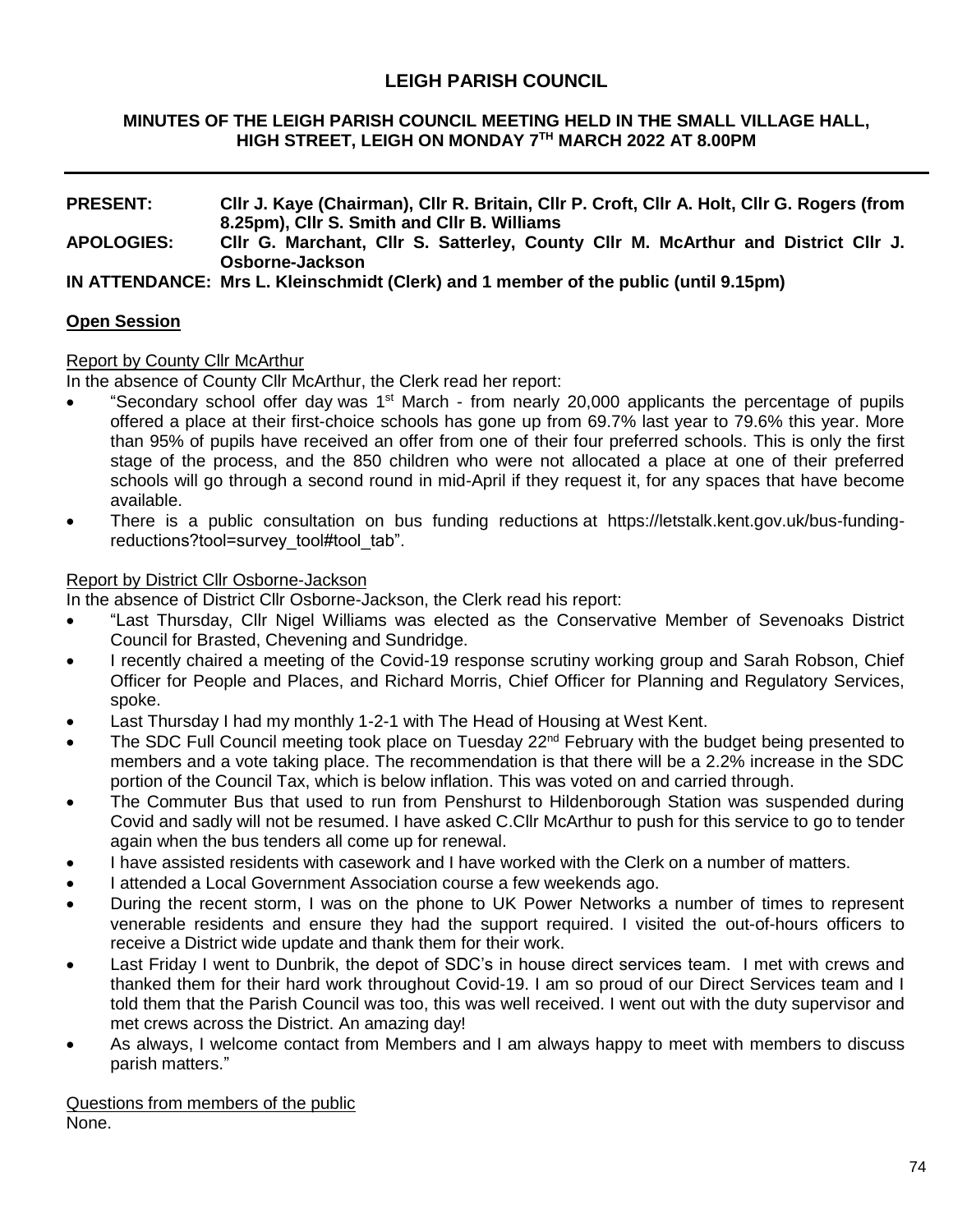## **Closed Session**

- **177. Apologies for absence** were received from Cllr Marchant and Cllr Satterley and their reasons for absence were accepted by the Parish Council. Apologies for absence were received from County Cllr McArthur and District Cllr Osborne-Jackson. Cllr Rogers had sent her prior apologies for her late arrival at the meeting.
- **178. Declaration of Disclosable Pecuniary Interest/Non-Pecuniary Interest on matters to be discussed** Cllr Croft declared a DPI in item  $195(x)$  as he has presented an invoice for payment.
- **179. The minutes of the Leigh Parish Council Meeting held on 7 th February 2022** were approved and duly signed. Proposed by Cllr Britain, seconded by Cllr Croft, and all were in favour.
- **180. To discuss the format of the Annual Parish Meeting to be held on Monday 25th April 2022** Members discussed and agreed the format for this year's meeting.

### **181. Planning**

- i. To consider applications received None. The Clerk reported that since the last Parish Council meeting the Planning Committee has considered the following applications:
	- i. SE/22/00309/HOUSE: Park Cottage, High Street, Leigh TN11 8RH single storey side extension to house. Members had no objection to this application subject to comments of the Conservation Officer.
	- ii. SE/22/00292/HOUSE: 10 Powder Mill Lane, Leigh TN11 9AP erection of a two storey rear extension. Members had no objection to this application subject to neighbours' comments.
	- iii. SE/22/00328/LBCALT: Moorden Farm House, Station Hill, Chiddingstone Causeway replacement of four first floor windows. Members had no comment to make on this application.
	- iv. SE/22/00403/LBCALT: 2 Fleur De Lys Cottages, High Street, Leigh TN11 8RL removal and replacement of metal casement windows to front and side elevations. Members had no comment to make on this application.

The Clerk reported that D.Cllr Osborne-Jackson has reported that the planning officer has asked whether he wishes to pull the application for Appleby's Barn SE/21/03316/HOUSE into Committee. The Parish Council's comments were: "Leigh Parish Council has no objection to the proposed alterations to the eastern fenestration or to the extension of the screen boundary wall. The Parish Council does object to the proposed alterations to the northern fenestration as the existing window was a requirement of the original planning consent in order to retain the characteristics of the original agricultural building". The Planning Officer is minded to approve the application. Members did not wish refer this application to committee.

- ii. To report SDC planning application decisions:
	- SE/21/03941/HOUSE: Primrose House, Charcott single storey rear extension with internal alterations, removal of existing roof and replacement with gang nailed attic trusses. Increasing the ridge height by 752mm with two number dormers to the rear. Rooflights and alterations to fenestration. Application withdrawn.
	- SE/21/03658/HOUSE: 31A Well Close, Leigh two storey rear extension and single storey side extension. Application approved.
	- SE/22/00159/WTCA: Kiln Lane, Leigh works to trees in a Conservation Area: dismantle and fell to ground level the end Conifer closest to the road, ground out stump. This will be replaced with a 225mm-250mm Thuja Plicata and cut remaining hedge to tidy but without bearing brown. Leylandii hedge on left hand side just past the newly planted Thuja hedge. Reduce the height of the first section of hedge to match neighbour's and trim back remainder to neaten, without bearing brown. Decision - no objection lodged.
	- SE/22/00182/AGRNOT: Leigh Park Farm, Coppings Road, Leigh TN11 8PN extension of agricultural building. Application no longer valid because SDC cannot issue a decision.

Cllr Rogers joined the meeting at 8.25pm.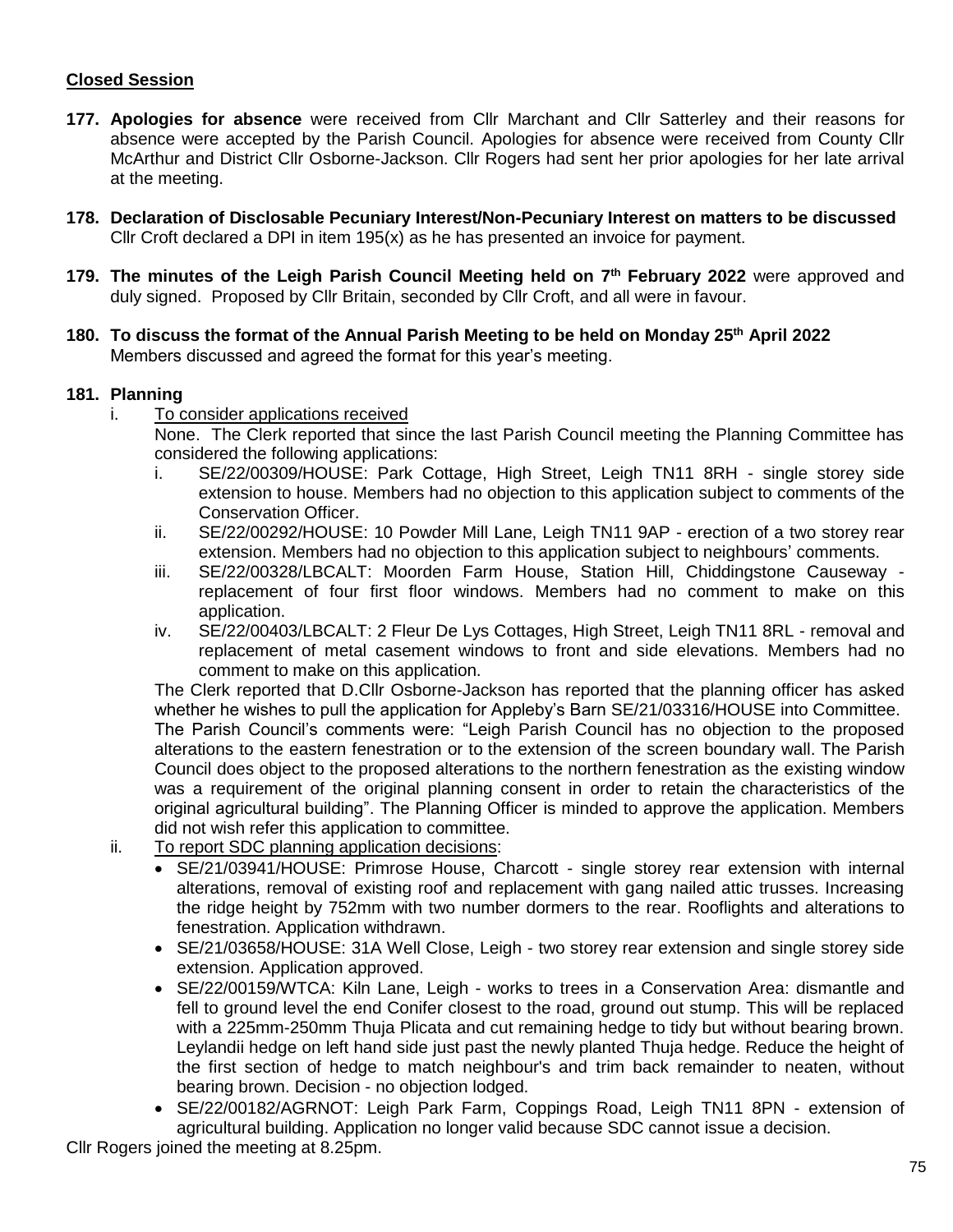# **182. The Green**

- i. To consider the request by Shayler's Fun Fair to return to Leigh from  $13<sup>th</sup>$  to  $20<sup>th</sup>$  June 2022 Members discussed this matter in detail and decided that they would not approve the request. At vote there were 5 members voting against the request, 1 voting for the request and 1 abstention.
- ii. To discuss Commercial Services Trading Ltd maintenance of The Green 2022 The Clerk reported that the contract for 2021 was poorly managed by Commercial Services and information on the work carried out was not forthcoming, and invoices were not detailed enough or sent on time. The Clerk and Ian Bishop are in discussion with Commercial Services regarding both the 2021 contract and the specification for the 2022 contract. Members agreed that the decision will be made by the Chair and Clerk.
- iii. To discuss quote to re-seed the whole Green The Clerk reported that Ian Bishop has given an estimated price of £3,000 to verticut, spike and seed the whole green. This will include some VAT. The large cost included in this price is the cost of the seed and the hire of the seeder, which costs £2,000 including VAT. Cllr Smith proposed that this quote be accepted, this was seconded by Cllr Croft and all were in favour. Clerk to ask whether the public will be excluded from The Green whilst the work is undertaken.
- iv. To discuss the Coffee Caravan visits to Leigh 2022 The Clerk reported that the Coffee Caravan will visit Leigh on Fridavs 29<sup>th</sup> April, 27<sup>th</sup> Mav. 24<sup>th</sup> June, 19<sup>th</sup> August, 16<sup>th</sup> September and 14<sup>th</sup> October from 10.30–12.30.

### **183. To discuss the future maintenance of the parish defibrillators and the licence for the new defibrillator at Powder Mills**

The Clerk reported that she has not heard further from the First Responder. Members agreed to sign the licence between Bellway, who own the land, and the Parish Council, who will own the equipment. The 1811 management company will provide the electricity.

# **184. To discuss the clearance and future maintenance of The Old Burial Ground**

The Clerk reported that the applications for tree works have been submitted to SDC and are currently being considered. Cllr Holt said that she would like to clear and keep the Old Burial Ground well maintained and tidy in future, with the help of volunteers, and to make it a peaceful place for residents to visit. Members agreed.

## **185. Highways**

i. To discuss road cleaning in The High Street

The Clerk reported that David Evans has arranged for SDC's street cleaner to come through at 6am on Thursday 10<sup>th</sup> March. Cones will be borrowed from SDC and set out from Pump Cottage to beyond The Square. Cars will have to be parked elsewhere whilst this is carried out.

- ii. To discuss Go-Coach's refusal to reinstate the Commuter Bus service to Hildenborough Station Members agreed that the Commuter Bus was not well used and therefore decided that it would not be cost effective to reinstate the service.
- iii. Drainage works The Clerk reported that discussions are ongoing with the Drainage Officer regarding the surface water at the corner of The Green and Powdermill Lane. Cllr Britain reported that further improvement works have been carried out under the railway bridge on Lower Green.
- iv. Permissive path at Knotley Hall The Clerk reported that David Munn, West Kent Area Manager, Kent PROW, has undertaken to repair the mirror at the permissive path and check that the gate is in good repair.
- v. Rural Swathe & Visibility Cutting Contract The Clerk reported that KCC is going to change the contracts for rural swathe cutting to be more aware of biodiversity. KCC officers have liaised with the Kent Wildlife Trust, the Bumble Bee Trust and Countryside Partnerships, and dates for cutting rural swathe will be changed in order to protect the environment. The most important aspect is still highway safety but KCC wants to try and balance this with biodiversity. All roads have now been categorised into three tiers, Tier 1 roads will get a safety swathe cut and are mainly narrow lanes, Tier 3 roads have a higher value biodiversity, and Tier 2 roads are roads not in Tier 1 and not in Tier 3.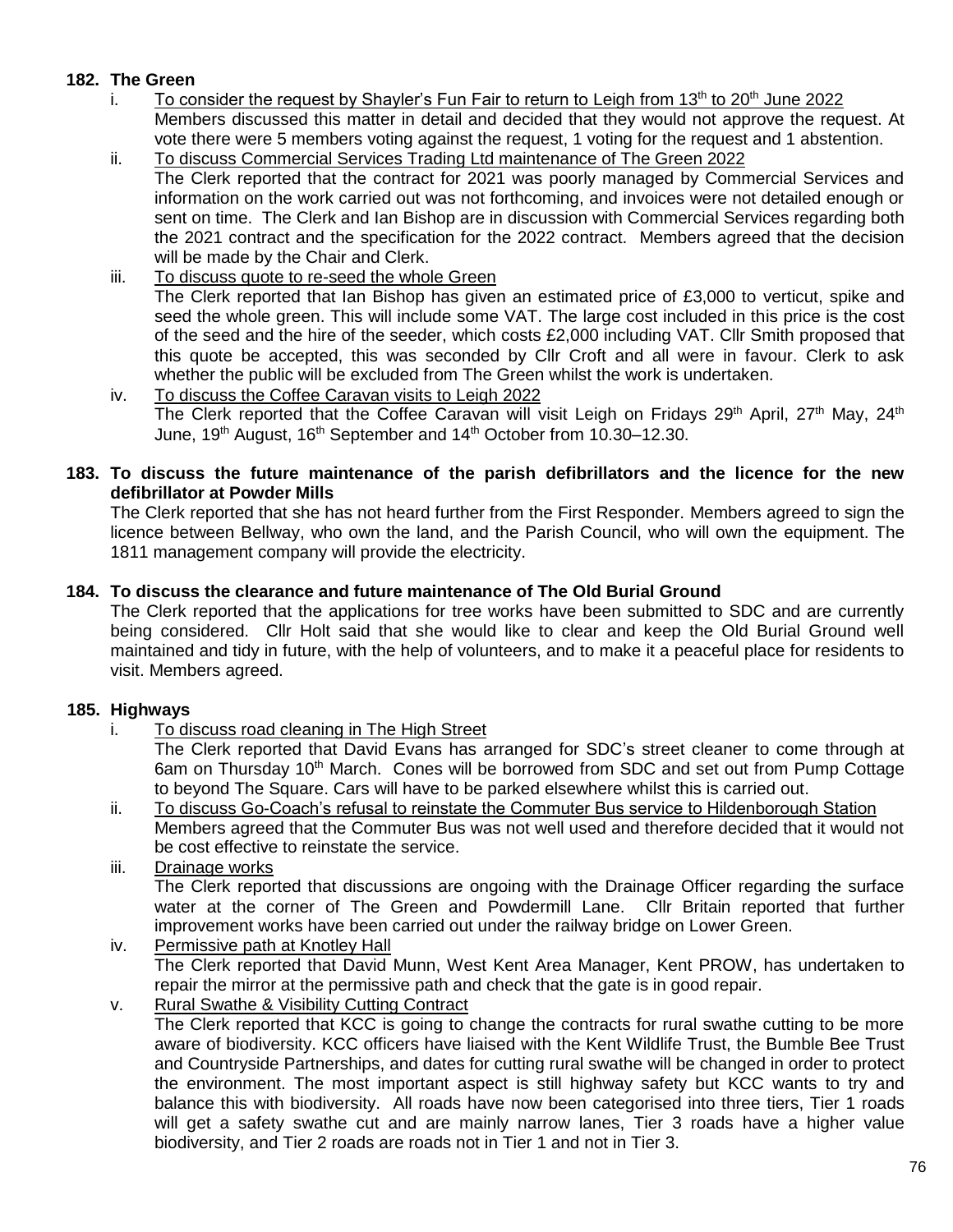All roads in our cluster are Tier 1 and Tier 2. KCC members will decide tomorrow whether they will approve the additional expenditure of two full swathe cuts and three visibility cuts across the whole of Kent. Members agreed to carry out two full rural swathe cuts and one additional visibility cut in order to abide by these new guidelines.

- vi. Kent Highways
	- Temporary 30mph Speed Limit due to Sutton and East Surrey Water works, KCC has made an Order for a temporary 30mph speed limit to be imposed on B2027 Tonbridge Road, Bough Beech between Hampkins Hill Road and Camp Hill, on or after 14th March 2022 until 3rd June 2022 or until the works have been completed.
	- Temporary Road Closure Compasses Hill, Leigh 14th March 2022 for 5 days while drainage works are undertaken by KCC.
	- Temporary Speed Reduction to 20mph for carriageway resurfacing, on or after 28<sup>th</sup> March for up to 18 months.
		- High Street, Leigh: Speed restrictions (20mph) to be in force between Lower Green to Powder Mill Lane
		- Hildenborough Road, Leigh: Speed restrictions (20mph) to be in force between Powdermill Lane to Rings Hill.

## **186. Powder Mills**

Cllr Rogers reported that contrary to the s.106 agreement, the 1811 management committee have erected signs in the woodland saying that the woods are private. The s.106 agreement states that the woodland should be open to all. The Clerk has brought this to the attention of Gateway.

The member of the public left the meeting at 9.15pm.

### **187. Charcott**

None.

#### **188. Aged Persons Dwellings**

The Clerk reported that there is an amount of £224.16 due for the restricted perils endorsement on No.2 The Bungalows to cover the period that the property was vacant. Members approved the cost. Clerk to seek an alternative landlord's insurance policy at renewal.

### **189. Affordable Housing**

None.

### **190. Aviation**

Gatwick Airport Ltd: "Gatwick Airport's South Terminal will reopen on Sunday 27th March as British Airways' short-haul routes return, alongside increased operations from easyJet, Wizz and Vueling. Testing requirements are now removed for vaccinated passengers arriving into the UK. Gatwick and its partners running ongoing recruitment campaigns, with more than 2000 new posts still available. Flights have been operating solely from the airport's North Terminal since 15 June 2020 to save on costs, but activity will return to the South Terminal from Sunday 27 March. British Airways has already announced it will restart its short-haul services from Gatwick from 29 March, with 35 new European routes added. BA's low-cost sister airline, Vueling, will also be expanding its operations, adding five new short-haul routes and basing three aircraft at Gatwick. Wizz Air will also significantly increase its operations from the airport with 18 new routes, while easyJet, Gatwick's biggest airline, has also taken up more slots and plan to fly their busiest flying schedule ever from the airport."

### **191. To discuss correspondence received**

The Clerk reported that the list of correspondence received has been circulated, and drew members' attention to the following:

- i. Item 4: Kent Police:
	- **Ensfield Road, Leigh on Tuesday 1st February between 00:01 and 23:59, somebody stole fuel** from a generator at a pumping station. Crime Report No. 46/22292/22.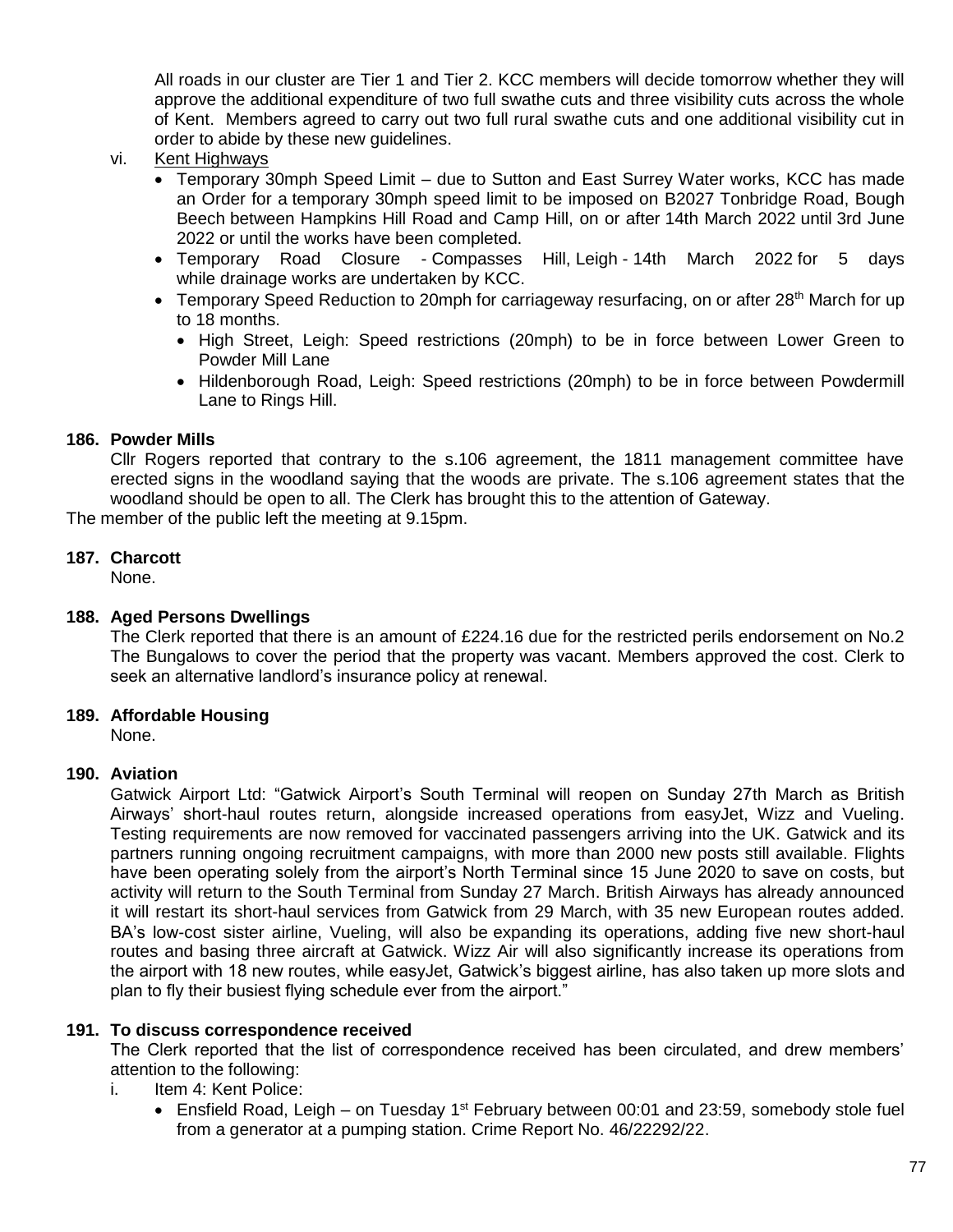- A21 Tonbridge by-pass, Leigh on Monday 6<sup>th</sup> December between 00:01 and 08:38, somebody stole a broken down grey Seat Leon 20V, KY57\*\*\*, from the road. Crime Report No. 46/26784/22.
- ii. Item 10: Two emails from residents showing concern about the cutting of the hedge around The Triangle. Members agreed to ask RWE to quote for removing the compost heap.
- iii. Item 11: Tonbridge, Redhill, Reigate railway line Community Rail Partnership meeting at 11am on Tuesday 15<sup>th</sup> March via zoom.
- iv. Item 12: Kent Police: monthly report, which includes general crime prevention and home security advice. For Leigh and Chiddingstone: "We have been and continue to keep an eye on the homeless male who was living in Powder Mills in Leigh, and we are aware of his new location. If there are any issues regarding this, please do not hesitate to get in contact with us, either via 101 or livechat. There has been recent car theft and damage in Leigh and Chiddingstone."

## **192. To discuss the Bulk Refuse Freighter Service and Leigh Litter Pick**

Bulk Refuse Freighter: members agreed that the service is well used. The next dates are 2<sup>nd</sup> July and 10<sup>th</sup> September.

Litter Pick: 19<sup>th</sup> March at 9.30am. Clerk to ask for 20 sets from SDC and 10 child sets.

### **193. To discuss the Queen's Platinum Jubilee 2nd to 5th June 2022**

Members agreed to proceed with a beacon event on Thursday  $2^{nd}$  June, with the beacon being lit at 9.45pm. The food vans have been invited and the RBL club will provide the alcohol. Clerk to discuss the licence with the RBL. Cllr Holt said that she will discuss a school-run event on the Saturday or Sunday, and the Church will hold a special church service on Sunday morning.

### **194. Leigh Easter and Summer Family Fun Play Events**

The Clerk reported that the cost of the circus skills and giant bubble entertainer is £300 for 3 hours. Members agreed. Jessica's Hall has been booked for the Easter event and for use of the toilets at the summer event. David Bennie happy to attend to provide refreshments and his toy stall. Easter: Friday 8<sup>th</sup> April 10am to 2pm.

Summer: Friday 12<sup>th</sup> August 2pm to 5pm.

### **195. Finance:**

Members approved the co-option of Cllr Williams onto the Finance committee with immediate effect.

- i. To consider membership renewal to GACC: £10
	- Members approved this membership renewal.
- ii. To discuss the application for grant from GACC Cllr Croft proposed that a grant of £500 be given to GACC to help their work. This was seconded by Cllr Rogers and all were in favour
- iii. To discuss the application for grant from Leigh Football Club The Clerk reported that she has requested more information on their current accounts, more details on the costs they are incurring, what the grant would be spent on and how much they are applying for. To be discussed at a future meeting once the information has been received.
- iv. To discuss the application for grant from Leigh in Bloom for new gravel area:  $£417$ Cllr Britain proposed that a grant of £417 be approved, £200 of which will be the reserved grant for projects at Leigh Station, and £217 as a new grant. This was seconded by Cllr Smith and all were in favour.
- v. To discuss Weld Done's quote for an iron beacon for the Jubilee event on  $2<sup>nd</sup>$  June 2022 The Clerk reported that the following quote has been received from Weld Done: To supply to site a basket 1.2m high, 1m wide at the top and 750mm at the bottom, with vertical bars around the outside. Labour and materials £1000.00. Members asked the Clerk to request an iron band around the bottom to hold the ashes in. Weld Done is able to source a telegraph pole or oak post and concrete into place at a cost of £45.00 per hour. Proposed by Cllr Rogers, seconded by Cllr Croft and all were in favour.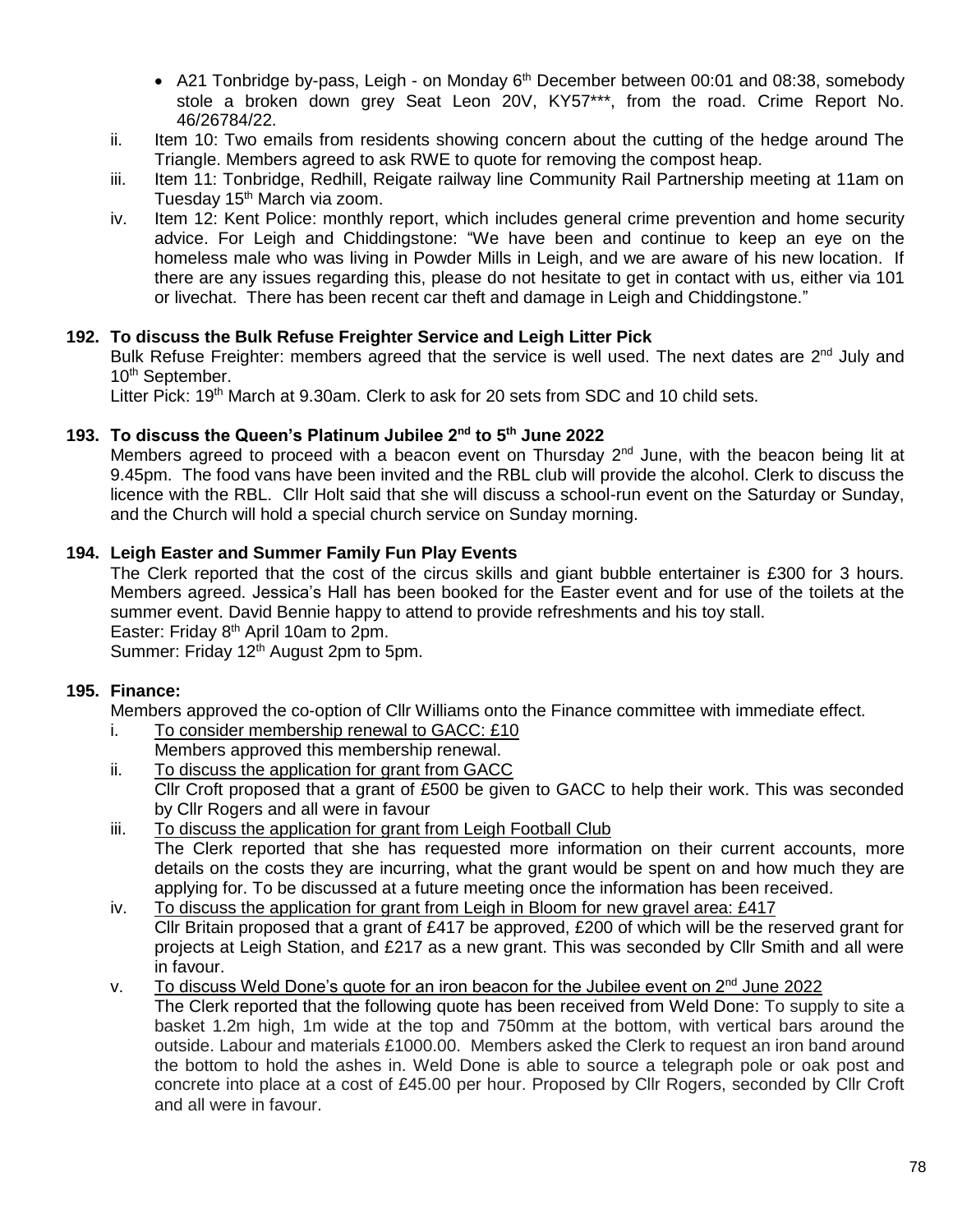- vi. To discuss and approve CIL projects for 2021/22 The Clerk reported that there is £14,362.50 CIL funding that needs to be spent in this financial year.
- vii. To hear update regarding the Welcome Back Fund The Clerk reported that the application to the Welcome Back Fund for wooden planters has been approved and funding given to local contractor Andy Baker (The Shed Man). He is making 4 planters for Leigh.
- viii. To discuss Earmarked Reserves 2021/22 Members agreed to transfer £5,000 from the general fund to the APD earmarked reserve, £5,000 from the general fund to The Green earmarked reserve, and £2,000 from the general fund to the Planning Consultancy earmarked reserve. Proposed by Cllr Croft, seconded by Cllr Williams and all in favour.
- ix. To discuss the precept comparison tables for the Sevenoaks District Members discussed the precept tables, which were interesting.
- x To approve list of payments Cllr Smith proposed that the list of payments be approved. This was seconded by Cllr Rogers and all were in favour. Cllr Kaye and Cllr Britain to authorise the online payments.

## **196. Items for reporting or inclusion in future agenda**

- i. Cllr Rogers asked whether it would be possible to invite the Hildenborough Medical Group doctors to attend the next meeting in order to discuss their surgery in Leigh Village Hall. Members agreed.
- ii. Cllr Rogers asked whether consideration could be given at the next meeting to how the parish can welcome any Ukrainian refugees if they wish to come and live in Leigh. Clerk to ask D.Cllr Osborne-Jackson for details of any steps that SDC are taking.

## **Next meeting Monday 4 th April 2022 in the Small Village Hall at 8.00pm**

The meeting closed at 10.30pm.

Signed ……………………………..............

Date ……………………………..............